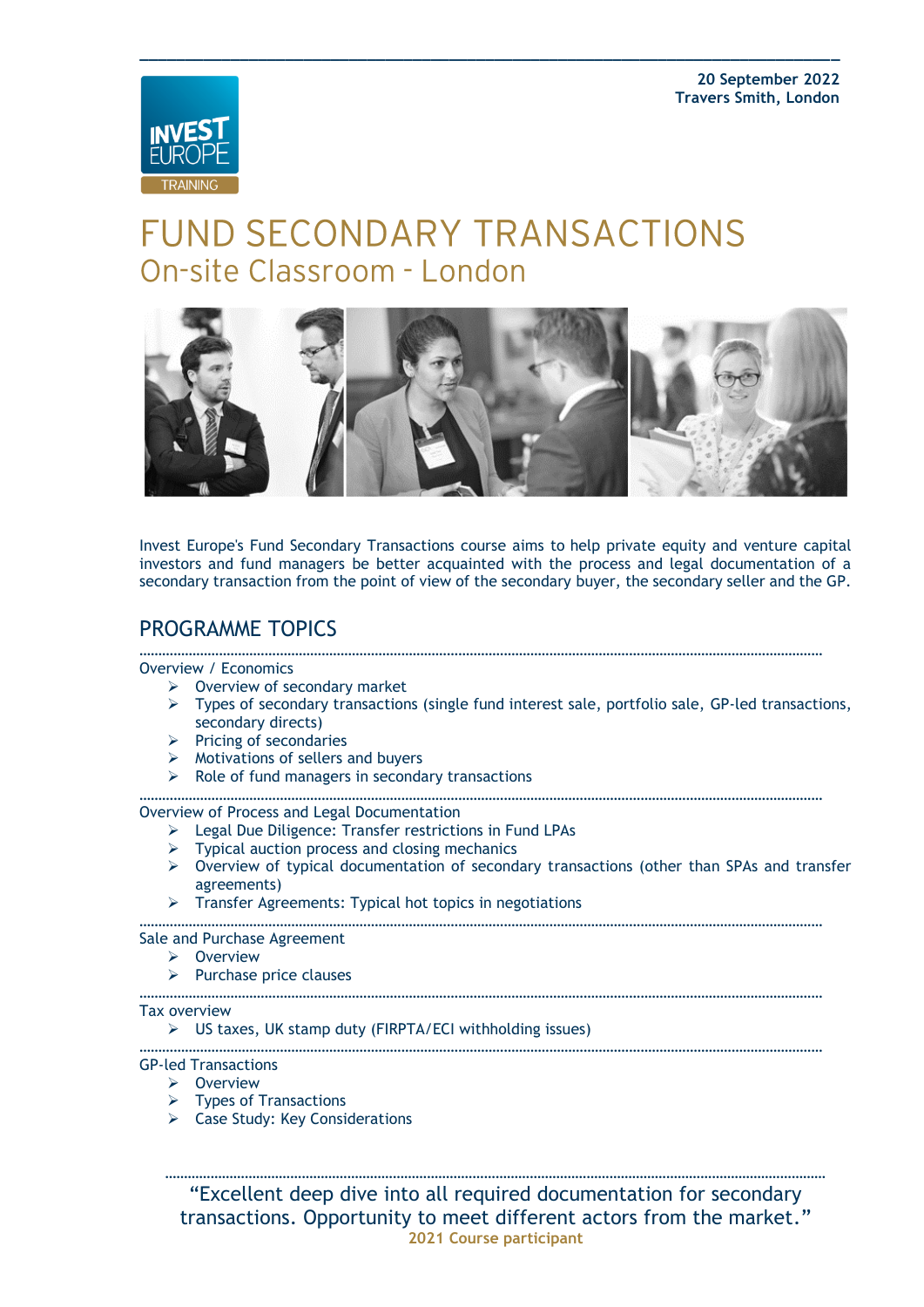## COURSE LEADERS



**Daniel Quinn** is Partner at Akin Gump LLP. Daniel advises fund managers across the private equity, credit, and infrastructure sectors in both established and developing markets. He is a market-leading adviser on secondary transactions having been lead adviser on the largest unsyndicated secondary deal, and the largest GP-led restructuring to date. Daniel is also counselling sovereign wealth funds, pension funds, government agencies and others on various aspects of their investment program, including participation in funds, co-investments and managed accounts.

………………………………………………………………………………………………………………………………………………………………

………………………………………………………………………………………………………………………………………………………………



**Giles Lawson** is an Execution Principal at Coller Capital, responsible for the structuring, negotiation and execution of investments. He is based in the firm's London office. Prior to joining Coller Capital in 2012, Giles practised as a corporate lawyer at Slaughter and May in London where he advised on a range of M&A, corporate finance and commercial transactions. He undertook his legal training at Penningtons in London. Giles has a BA (Hons) in History from Royal Holloway, University of London and obtained his legal qualifications at BPP Law School.



**Jenny Wheter** is an international counsel in the Tax Department of **Debevoise & Plimpton**. She advises clients on the tax aspects of establishing and operating various types of investment funds, including private equity, debt and real estate funds, and on a variety of private equity transactions such as secondaries. Ms. Wheater sits on the British Venture Capital Association BVCA Tax Committee and on the Association of Real Estate Funds AREF Brexit Committee. She is also the lead editor of the book "Global Tax Aspects of Private Fund Formation" published in 2016.



**Matt Saronson** is a partner at **Debevoise & Plimpton**. He advises sponsors and investors on the U.S. and international tax aspects of private equity funds, and represents private equity and corporate clients in complex, cross-border and multi-jurisdictional acquisitions, dispositions, financings and partnership transactions. Mr. Saronson is a member of the taxation committee of the British Private Equity & Venture Capital Association, and of the international tax and tax reporting working group of Invest Europe.

………………………………………………………………………………………………………………………………………………………………



**Paul Koffel** is Partner at **Coller Capital** responsible for the structuring, negotiation and execution of investments. Prior to joining Coller Capital in 2007, he practised as a corporate lawyer with the London offices of Allen & Overy LLP and Covington & Burling LLP, where he gained experience in a wide range of public & private M&A, equity capital markets and secondary private equity transactions. Paul began his career at Freehills (now Herbert Smith Freehills) in Sydney.

………………………………………………………………………………………………………………………………………………………………



**Sacha Gofton-Salmond** is an investment funds lawyer, focusing on secondaries (acting on the buy-side and sell-side), fund and manager restructurings and co-investments for institutional investors. Her recent work includes acting for a major UK institution on the sale of a \$1 billion portfolio of LP interests in over 40 private equity funds and acting for a large UK pension fund on the transfer of a \$160 million portfolio of private equity fund interests. Sacha has experience of corporate M&A transactions and LLP work for fund managers.

………………………………………………………………………………………………………………………………………………………………



**Sunaina Sinha** is the Global Head of Private Capital Advisory at **Raymond James**. Previously, Sunaina was Founder and Managing Partner of **Cebile Capital**, a placement agent and secondaries advisor. Under her leadership, Cebile Capital became one of the leading advisors in private equity and infrastructure. Cebile Capital raised exceptional mid-market funds and served as an advisor to both buyers and sellers of a significant number of secondaries deals. In 2015, Sunaina was named Best Placement Agent and Winner of the European Emerging Leaders Awards.